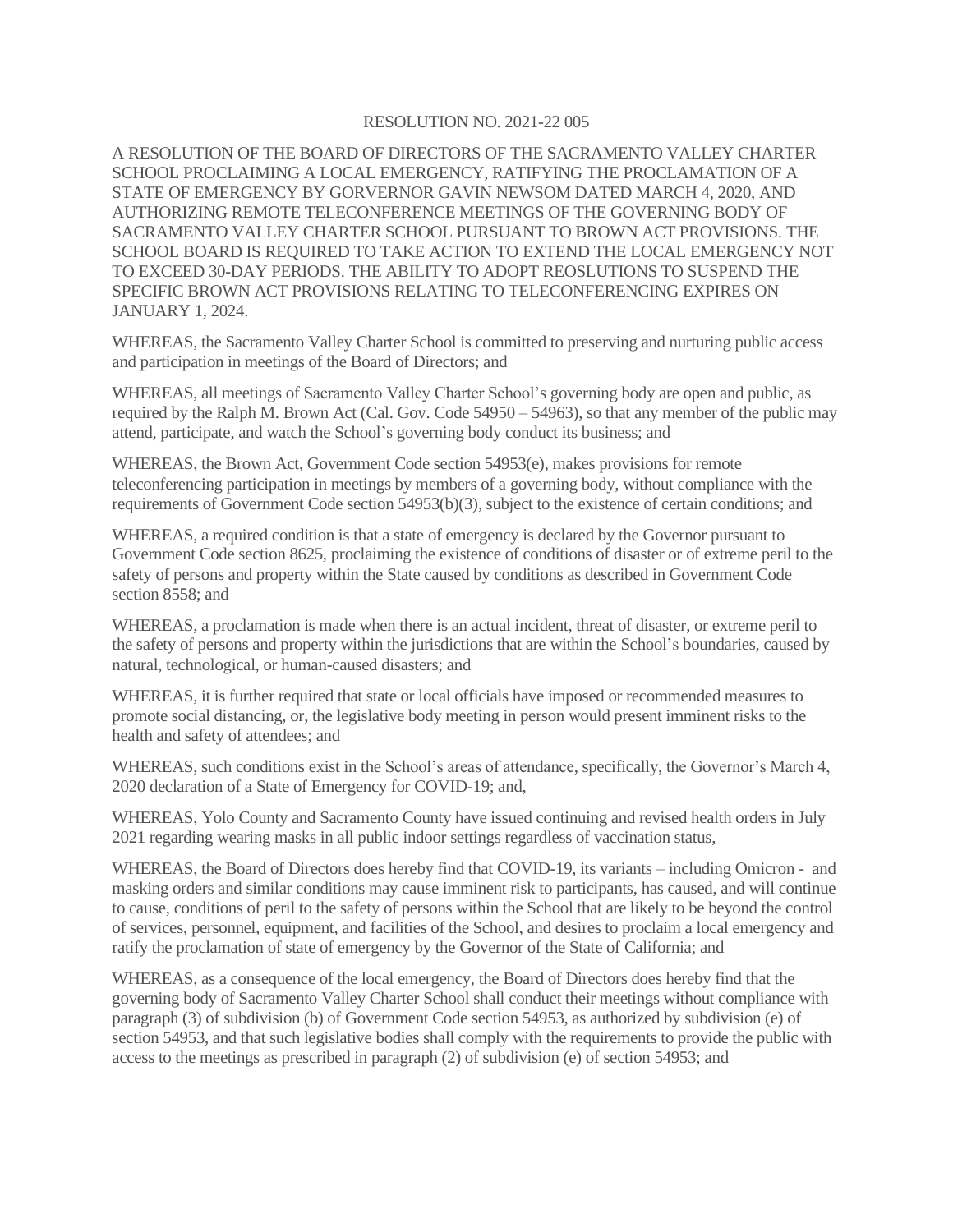WHEREAS, SACRAMENTO VALLEY CHARTER SCHOOL HAS TAKEN AND CONTINUES TO TAKE MEASURES FOR PUBLIC PARTICIPATION THROUGH ZOOM LINKS AND A TELECONFERENCING OPTION FOR MAXIMUM INCLUSION OF THE PUBLIC.

NOW, THEREFORE, THE BOARD OF DIRECTORS OF SACRAMENTO VALLEY CHARTER SCHOOL DOES HEREBY RESOLVE AS FOLLOWS:

Section 1. Recitals. The Recitals set forth above are true and correct and are incorporated into this Resolution by this reference.

Section 2. Proclamation of Local Emergency. The Board hereby proclaims that a local emergency now exists throughout the area served by the School, and due to the age of many of the Board Members, Staff, and public participants as well as the increased infection rate of students regardless of vaccination status poses imminent risk of the spread of COVID-19 and its variants.

Section 3. Ratification of Governor's Proclamation of a State of Emergency. The Board hereby ratifies the Governor of the State of California's Proclamation of State of Emergency, effective as of its issuance date of March 4, 2020 and the local orders from July 2021 that have not expired, been rescinded or revised.

Section 4. Remote Teleconference Meetings. The staff and governing body of Sacramento Valley Charter School are hereby authorized and directed to take all actions necessary to carry out the intent and purpose of this Resolution including, conducting open and public meetings in accordance with Government Code section 54953(e) and other applicable provisions of the Brown Act.

Section 5. Effective Date of Resolution. This Resolution shall take effect immediately upon its adoption and shall be effective until the earlier of March 10, 2022, or such time the Board of Directors adopts a subsequent resolution in accordance with Government Code section 54953(e)(3) to extend the time during which the governing body of Sacramento Valley Charter School may continue to teleconference without compliance with paragraph (3) of subdivision (b) of section 54953.

PASSED AND ADOPTED by the Board of Directors of Sacramento Valley Charter School, this 9th day of February, 2022, by the following vote:

AYES:

NOES:

ABSENT:

ABSTAIN: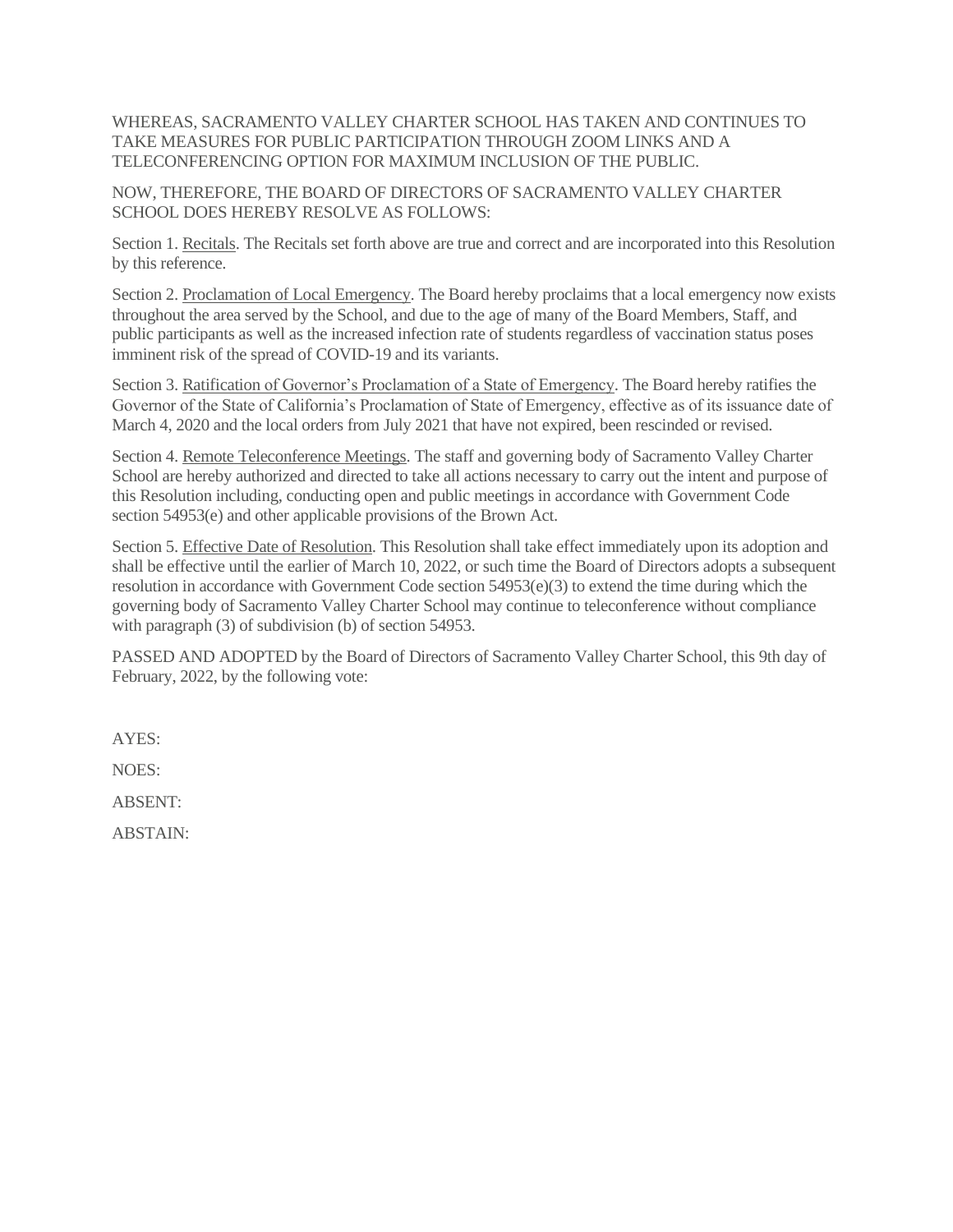

February 03, 2022

To the Board of Directors Sacramento Valley Charter School 2399 Sellers Way West Sacramento, CA 95691-3046

We are pleased to confirm our understanding of the services we are to provide Sacramento Valley Charter School (the "Charter School") for the year ended June 30, 2022. We will audit the financial statements of the Charter School, which comprises the statement of financial position, and the related statement of activities and the cash flows as of and for the year ended June 30, 2022.

We have also been engaged to report on supplementary information that accompanies the Charter School's financial statements. We will subject the following supplementary information to the auditing procedures applied in our audit of the financial statements and certain additional procedures, including comparing and reconciling such information directly to the underlying accounting and other records used to prepare the financial statements or to the financial statements themselves, and other additional procedures in accordance with auditing standards generally accepted in the United States of America, and we will provide an opinion on it in relation to the financial statements as a whole, in a report combined with our auditor's report on the financial statements:

1) Supplementary schedules required by the 2021-22 Guide for Annual Audits of K-12 Local Education Agencies and State Compliance Reporting.

#### Audit Objectives

The objective of our audit is the expression of opinions as to whether your financial statements are fairly presented, in all material respects, in conformity with U.S. generally accepted accounting principles and to report on the fairness of the supplementary information referred to in the second paragraph when considered in relation to the financial statements as a whole. Our audit will be conducted in accordance with auditing standards generally accepted in the United States of America and the standards for financial audits contained in *Government Auditing Standards*, issued by the Comptroller General of the United States, and 2021-22 Guide for Annual Audits of K-12 Local Education Agencies and State Compliance Reporting, published by the Education Audit Appeals Panel, and will include tests of accounting records of the Charter School and other procedures we consider necessary to enable us to express such opinions. We will issue a written report upon completion of our audit of the Charter School's financial statements. Our reports will be addressed to the Board of Directors of Sacramento Valley Charter School. We cannot provide assurance that unmodified opinions will be expressed. Circumstances may arise in which it is necessary for us to modify our opinions or add emphasis-of-matter or other-matter paragraphs. If our opinions are other than unmodified, we will discuss the reasons with you in advance. If, for any reason, we are unable to complete the audit or are unable to form or have not formed opinions, we may decline to express opinions or issue reports, or we may withdraw from this engagement.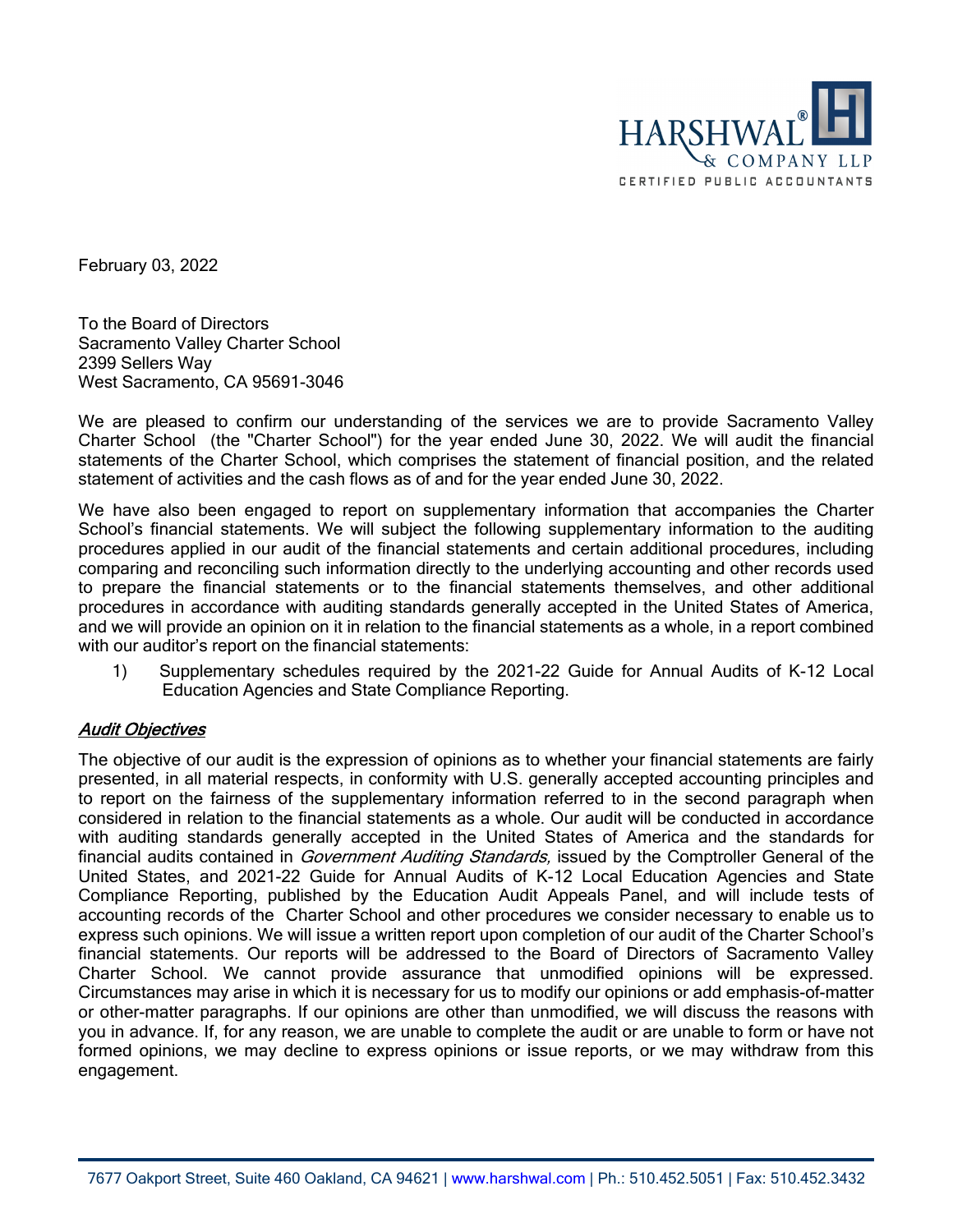#### Sacramento Valley Charter School **Page 2 of 9** and 2 of 9

We will also provide a report (that does not include an opinion) on internal control related to the financial statements and compliance with the provisions of laws, regulations, contracts, and grant agreements, noncompliance with which could have a material effect on the financial statements as required by Government Auditing Standards. The report on internal control and on compliance and other matters will include a paragraph that states (1) that the purpose of the report is solely to describe the scope of testing of internal control and compliance, and the results of that testing, and not to provide an opinion on the effectiveness of the entity's internal control on compliance, and (2) that the report is an integral part of an audit performed in accordance with *Government Auditing Standards* in considering the entity's internal control and compliance. The paragraph will also state that the report is not suitable for any other purpose. If during our audit we become aware that the Charter School is subject to an audit requirement that is not encompassed in the terms of this engagement, we will communicate to management and those charged with governance that an audit in accordance with U.S. generally accepted auditing standards and the standards for financial audits contained in *Government Auditing Standards* may not satisfy the relevant legal, regulatory, or contractual requirements.

#### Audit Procedures - General

An audit includes examining, on a test basis, evidence supporting the amounts and disclosures in the financial statements; therefore, our audit will involve judgment about the number of transactions to be examined and the areas to be tested. An audit also includes evaluating the appropriateness of accounting policies used and the reasonableness of significant accounting estimates made by management, as well as evaluating the overall presentation of the financial statements. We will plan and perform the audit to obtain reasonable assurance about whether the financial statements are free of material misstatement, whether from (1) errors, (2) fraudulent financial reporting, (3) misappropriation of assets, or (4) violations of laws or governmental regulations that are attributable to the government or to acts by management or employees acting on behalf of the government. Because the determination of waste and abuse is subjective, *Government Auditing Standards* do not expect auditors to perform specific procedures to detect waste or abuse in financial audits nor do they expect auditors to provide reasonable assurance of detecting waste and abuse.

Because of the inherent limitations of an audit, combined with the inherent limitations of internal control, and because we will not perform a detailed examination of all transactions, an unavoidable risk exists that some material misstatements may exist and not be detected by us, even though the audit is properly planned and performed in accordance with U.S. generally accepted auditing standards and Government Auditing Standards. In addition, an audit is not designed to detect immaterial misstatements or violations of laws or governmental regulations that do not have a direct and material effect on the financial statements. However, we will inform the appropriate level of management of any material errors, fraudulent financial reporting, or misappropriation of assets that comes to our attention. We will also inform the appropriate level of management of any violations of laws or governmental regulations that come to our attention, unless clearly inconsequential. Our responsibility as auditors is limited to the period covered by our audit and does not extend to later periods for which we are not engaged as auditors.

Our procedures will include tests of documentary evidence supporting the transactions recorded in the accounts, and may include tests of the physical existence of inventories, and direct confirmation of receivables and certain other assets and liabilities by correspondence with selected individuals, funding sources, creditors, and financial institutions. We will request written representations from your attorneys as part of the engagement, and they may bill you for responding to this inquiry. At the conclusion of our audit, we will require certain written representations from you about your responsibilities for the financial statements; compliance with laws, regulations, contracts, and grant agreements; and other responsibilities required by generally accepted auditing standards.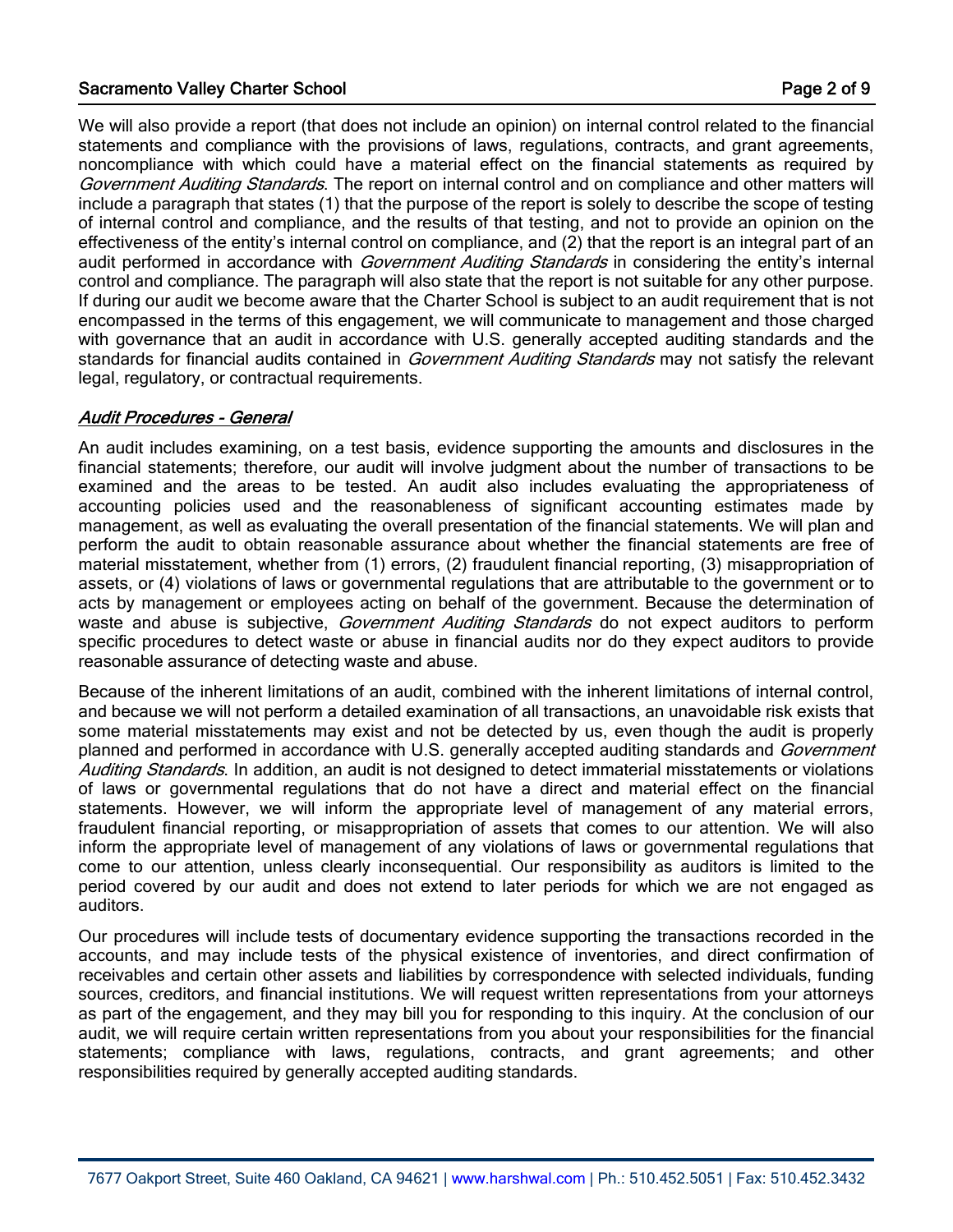#### Sacramento Valley Charter School **Page 3 of 9** and 3 of 9

#### Audit Procedures - Internal Control

Our audit will include obtaining an understanding of the government and its environment, including internal control, sufficient to assess the risks of material misstatement of the financial statements and to design the nature, timing, and extent of further audit procedures. Tests of controls may be performed to test the effectiveness of certain controls that we consider relevant to preventing and detecting errors and fraud that are material to the financial statements and to preventing and detecting misstatements resulting from illegal acts and other noncompliance matters that have a direct and material effect on the financial statements. Our tests, if performed, will be less in scope than would be necessary to render an opinion on internal control and, accordingly, no opinion will be expressed in our report on internal control issued pursuant to Government Auditing Standards.

An audit is not designed to provide assurance on internal control or to identify significant deficiencies or material weaknesses. Accordingly, we will express no such opinion. However, during the audit, we will communicate to management and those charged with governance internal control related matters that are required to be communicated under AICPA professional standards, Government Auditing Standards.

#### Audit Procedures - Compliance

As part of obtaining reasonable assurance about whether the financial statements are free of material misstatement, we will perform tests of the Charter School's compliance with the provisions of applicable laws, regulations, contracts, agreements, and grants. However, the objective of our audit will not be to provide an opinion on overall compliance and we will not express such an opinion in our report on compliance issued pursuant to Government Auditing Standards.

#### Other Services

We will also assist in preparing the financial statements, proposed adjusting journal entries, and related notes of the Charter School in conformity with U.S. generally accepted accounting principles based on information provided by you. These nonaudit services do not constitute an audit under *Government* Auditing Standards and such services will not be conducted in accordance with Government Auditing Standards. We will perform the services in accordance with applicable professional standards. The other services are limited to the financial statement services previously defined. We, in our sole professional judgment, reserve the right to refuse to perform any procedure or take any action that could be construed as assuming management responsibilities.

#### Management Responsibilities

Management is responsible for designing, implementing, establishing, and maintaining effective internal controls relevant to the preparation and fair presentation of financial statements that are free from material misstatement, whether due to fraud or error, and for evaluating and monitoring ongoing activities to help ensure that appropriate goals and objectives are met; following laws and regulations; and ensuring that management and financial information is reliable and properly reported. Management is also responsible for implementing systems designed to achieve compliance with applicable laws, regulations, contracts, and grant agreements. You are also responsible for the selection and application of accounting principles, for the preparation and fair presentation of the financial statements and all accompanying information in conformity with U.S. generally accepted accounting principles, and for compliance with applicable laws and regulations and the provisions of contracts and grant agreements. Management is also responsible for making all financial records and related information available to us and for the accuracy and completeness of that information. You are also responsible for providing us with (1) access to all information of which you are aware that is relevant to the preparation and fair presentation of the financial statements, including identification of all related parties and all related-party relationships and transactions, (2) additional information that we may request for the purpose of the audit, and (3) unrestricted access to persons within the government from whom we determine it necessary to obtain audit evidence.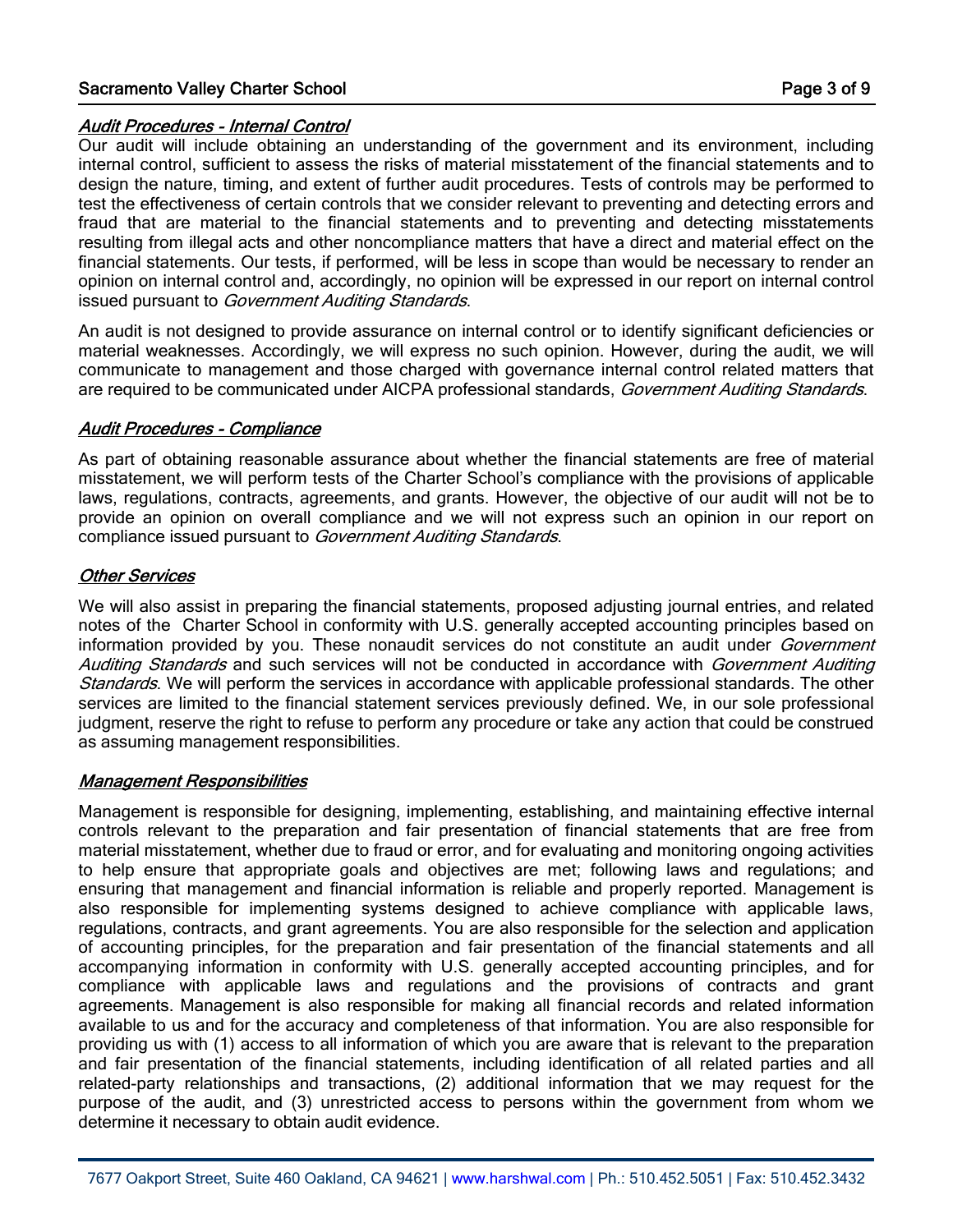#### Sacramento Valley Charter School **Page 4 of 9**

Your responsibilities include adjusting the financial statements to correct material misstatements and for confirming to us in the written representation letter that the effects of any uncorrected misstatements aggregated by us during the current engagement and pertaining to the latest period presented are immaterial, both individually and in the aggregate, to the financial statements of each opinion unit taken as a whole.

You are responsible for the design and implementation of programs and controls to prevent and detect fraud, and for informing us about all known or suspected fraud affecting the government involving (1) management, (2) employees who have significant roles in internal control, and (3) others where the fraud could have a material effect on the financial statements. Your responsibilities include informing us of your knowledge of any allegations of fraud or suspected fraud affecting the government received in communications from employees, former employees, grantors, regulators, or others. In addition, you are responsible for identifying and ensuring that the government complies with applicable laws, regulations, contracts, agreements, and grants and for taking timely and appropriate steps to remedy fraud and noncompliance with provisions of laws, regulations, or contracts or grant agreements that we report.

You are responsible for the preparation of the supplementary information, which we have been engaged to report on, in conformity with U.S. generally accepted accounting principles. You agree to include our report on the supplementary information in any document that contains and indicates that we have reported on the supplementary information. You also agree to, include the audited financial statements with any presentation of the supplementary information that includes our report thereon OR make the audited financial statements readily available to users of the supplementary information no later than the date the supplementary information is issued with our report thereon. Your responsibilities include acknowledging to us in the written representation letter that (1) you are responsible for presentation of the supplementary information in accordance with GAAP; (2) you believe the supplementary information, including its form and content, is fairly presented in accordance with GAAP; (3) the methods of measurement or presentation have not changed from those used in the prior period (or, if they have changed, the reasons for such changes); and (4) you have disclosed to us any significant assumptions or interpretations underlying the measurement or presentation of the supplementary information.

As per Federal and State Laws, we don't require, nor do we request, demand, collect, or desire any Personal Identifying Information ("PII"). PII includes but is not limited to individual's' first name (or first initial) and last name combined with other types of personal information, such as Social Security Number; home addresses; online identifiers; passport numbers; bank or credit card numbers; clearances; biometrics; date of birth; birth place; age; mother's maiden name; medical, criminal, and financial records; educational transcripts; email addresses, phone numbers; birth marks, professional designation, employment history, social media account information; driver's license numbers, any other similar and unique personal identifiers, etc. As such, do not provide our firm, staff, employees, consultants, contractors, managers, admin staff, third-party service providers with any of the aforementioned PII as we will not be perusing the records provided to us to identify and purge such records.

By your signature below, you acknowledge and agree that Harshwal & Company, LLP is not responsible for "sanitizing" or "scrubbing" its workpapers in an attempt to identify and delete PII, and as such is not liable were such information to be retained by us or inadvertently accessed by third parties.

Management is responsible for establishing and maintaining a process for tracking the status of audit findings and recommendations. Management is also responsible for identifying and providing report copies of previous financial audits, attestation engagements, performance audits or other studies related to the objectives discussed in the Audit Objectives section of this letter. This responsibility includes relaying to us corrective actions taken to address significant findings and recommendations resulting from those audits, attestation engagements, performance audits, or other studies. You are also responsible for providing management's views on our current findings, conclusions, and recommendations, as well as your planned corrective actions, for the report, and for the timing and format for providing that information.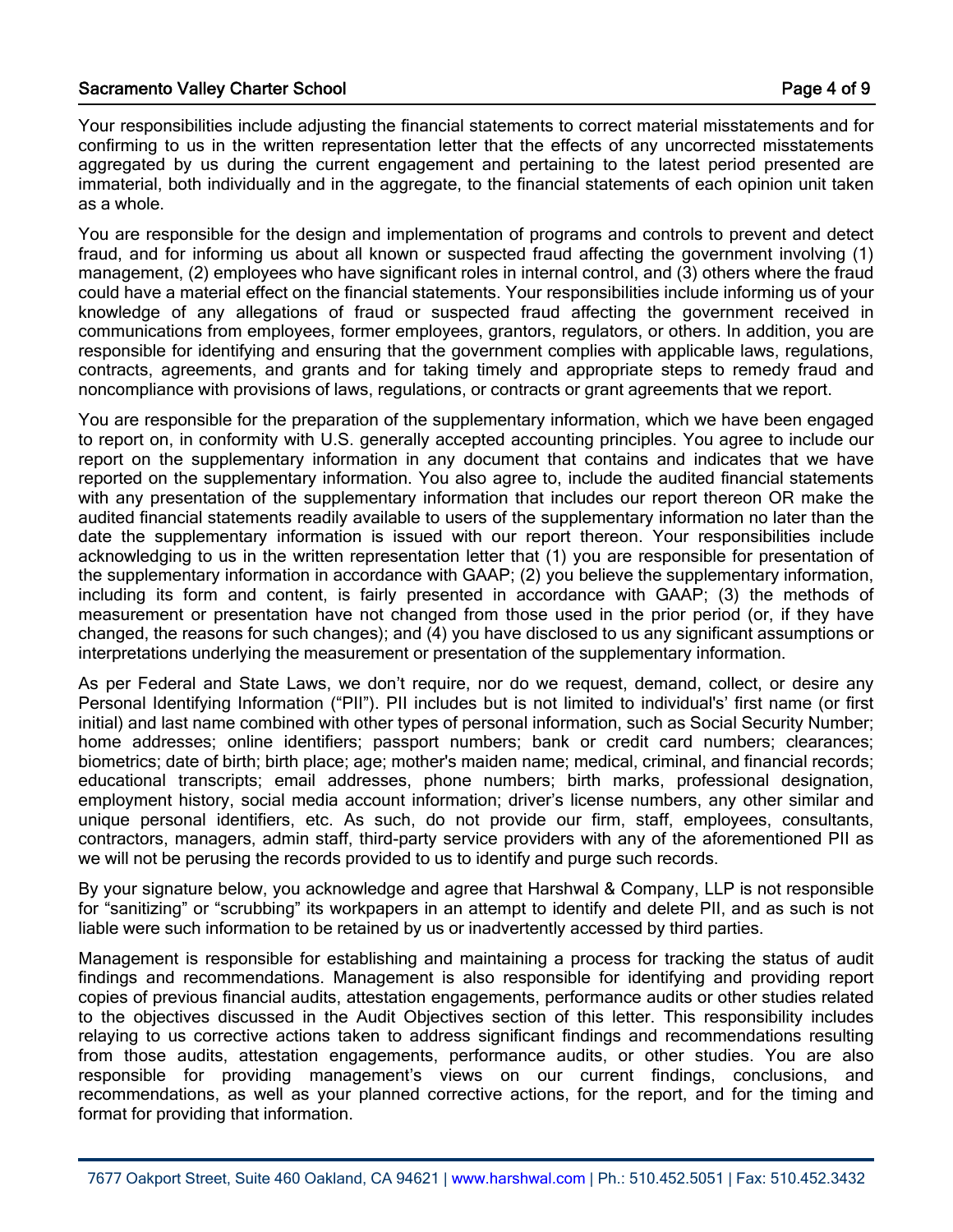#### Sacramento Valley Charter School **Page 5 of 9** and 2008 **Page 5 of 9**

You agree to assume all management responsibilities relating to the financial statements, proposed adjusting journal entries, and related notes and any other nonaudit services we provide. You will be required to acknowledge in the management representation letter our assistance with preparation of the financial statements, proposed adjusting journal entries, and related notes and that you have reviewed and approved the financial statements, proposed adjusting journal entries, and related notes prior to their issuance and have accepted responsibility for them. Further, you agree to oversee the nonaudit services by designating an individual, preferably from senior management, with suitable skill, knowledge, or experience; evaluate the adequacy and results of those services; and accept responsibility for them.

#### Subpoena and Other Release of Documents

As a result of our services to you, we may be required or requested to provide information or documents to you or a thirdparty pursuant to a subpoena, court order or other administrative or legal process in connection with governmental regulations or activities, or a legal, arbitration or administrative proceeding, in which we are not a party.

You agree that our efforts in complying with such requests or demands will be deemed a part of this engagement and Harshwal & Company, LLP shall be entitled to additional compensation for our time and reimbursement for our outofpocket expenditures (including legal fees) in complying with such request or demand.

#### Limitation on Liability

In no event will either party be liable to the other for any special, indirect, incidental, or consequential damages in connection with or otherwise arising out of this agreement, even if advised of the possibility of such damages. In no event shall either party be liable for exemplary or punitive damages arising out of or related to this agreement.

#### Engagement Administration, Fees, and Other

We have our technical resources and audit software in the cloud. We may from time to time, and depending on the circumstances, use third party service providers within and outside of the United States in serving your account. As required by Section 54.1 (b) of the California Code of Regulations, Title 16, confidential information provided by you to our firm, may be disclosed to persons, outside of the United States in connection with the services provided. We may share confidential information about you with these service providers, but remain committed to maintaining the confidentiality and security of your information. Accordingly, we maintain internal policies, procedures, and safeguards to protect the confidentiality of your personal information. In addition, we will secure confidentiality agreements with all service providers to maintain the confidentiality of your information and we will take reasonable precautions to determine that they have appropriate procedures in place to prevent the unauthorized release of your confidential information to others. In the event that we are unable to secure an appropriate confidentiality agreement, you will be asked to provide your consent prior to the sharing of your confidential information with the third-party service provider. Furthermore, we will remain responsible for the work provided by any such third-party service providers.

We understand that your employees will prepare all cash, accounts receivable, or other confirmations we request and will locate any documents selected by us for testing.

We will provide copies of our reports to the Charter School; however, management is responsible for distribution of the reports and the financial statements. Unless restricted by law or regulation, or containing privileged and confidential information, copies of our reports are to be made available for public inspection. Our report on the financial statements must be associated only with the financial statements that were the subject of our engagement. You may make copies of our report, but only if the entire financial statements (including related footnotes and supplementary information, as appropriate) are reproduced and distributed with our report. You agree not to reproduce or associate our report with any other financial statements, or portions thereof, that are not the subject of this engagement.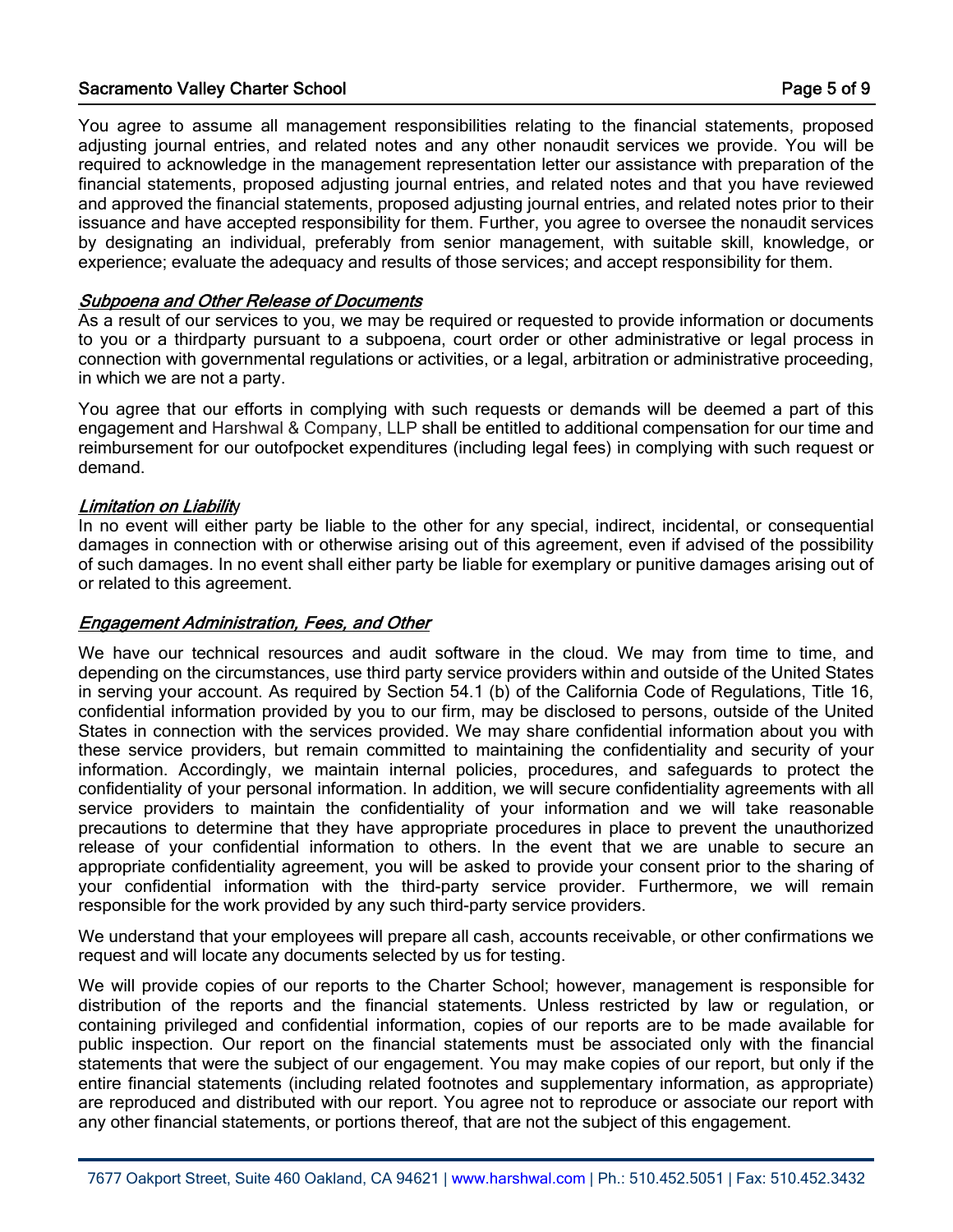#### Sacramento Valley Charter School **Page 6 of 9** and 2008 and 2008 and 2008 and 2008 and 2008 and 2008 and 2008 and 2008 and 2008 and 2008 and 2008 and 2008 and 2008 and 2008 and 2008 and 2008 and 2008 and 2008 and 2008 and

The audit documentation for this engagement is the property of Harshwal & Company, LLP and constitutes confidential information. However, subject to applicable laws and regulations, audit documentation and appropriate individuals will be made available upon request and in a timely manner to management or its designee, a federal agency providing direct or indirect funding, or the U.S. Government Accountability Office for purposes of a quality review of the audit, to resolve audit findings, or to carry out oversight responsibilities. We will notify you of any such request. If requested, access to such audit documentation will be provided under the supervision of Harshwal & Company, LLP personnel. Furthermore, upon request, we may provide copies of selected audit documentation to the aforementioned parties. These parties may intend, or decide, to distribute the copies or information contained therein to others, including other governmental agencies.

Your Sacramento Valley Charter School records are the primary records for your operations and comprise the backup and support for the results of this engagement. Our records and files, including our engagement documentation whether kept on paper or electronic media, are our property and are not a substitute for your own records. Our firm policy calls for us to destroy our engagement files and all pertinent engagement documentation after a retention period of seven years (or longer, if required by law or regulation), after which time these items will no longer be available. We are under no obligation to notify you regarding the destruction of our records. We reserve the right to modify the retention period without notifying you. Catastrophic events or physical deterioration may result in our firm's records being unavailable before the expiration of the above retention period.

Except as set forth above, you agree that Harshwal & Company, LLP may destroy paper originals and copies of any documents, including, without limitation, correspondence, agreements, and representation letters, and retain only digital images thereof.

Mr. Sanwar Harshwal is the engagement partner and is responsible for supervising the engagement and signing the reports or authorizing another individual to sign them. Fieldwork for audit will be determined with the Name of the client's management based on the availability of accounting records and supporting documentation. Our scheduling depends on your completion of the year-end closing and adjusting process prior to our arrival to begin the fieldwork. We may experience delays in completing our services due to your staff's unavailability or delays in your closing and adjusting process. You understand our fees are subject to adjustment if we experience these delays in completing our services.

Certain engagement personnel who are not licensed as certified public accountants may provide services during this engagement.

Our fee for these services will be at our standard hourly rates plus out-of-pocket costs (such as report reproduction, word processing, postage, travel, copies, telephone, etc.) except that we agree that our gross fee, including expenses, will not exceed \$12,386 for the audit fiscal year.

Our ability to provide services in accordance with our estimated fees depends on the quality, timeliness and accuracy of the Board of Directors's records, and, for example, the number of general ledger adjustments required as a result of our work. To assist you in this process, we will provide you with an Audit Preparation Letter that identifies the key work you will need to perform in preparation for the audit. We will also need your accounting staff to be readily available during the engagement to respond in a timely manner to our requests. Lack of preparation, poor records, general ledger adjustments and/or untimely assistance will result in an increase of our fees.

To keep fees at a minimum and provide the reports to you on a timely basis, we are planning on significant assistance from your personnel. In this regard, we will furnish you with a list of schedules and data to facilitate our work. We understand that all records, documentation, and information we request in connection with our audit will be made available to us. Your preparation of schedules and providing supporting evidence requested timely is imperative for us to perform our audit procedures in the most efficient manner possible. If audit related accounting assistance is required to reconcile accounts, these fees will be billed separately at our standard hourly rates. We will obtain your concurrence before we begin such services significantly beyond the scope of the audit.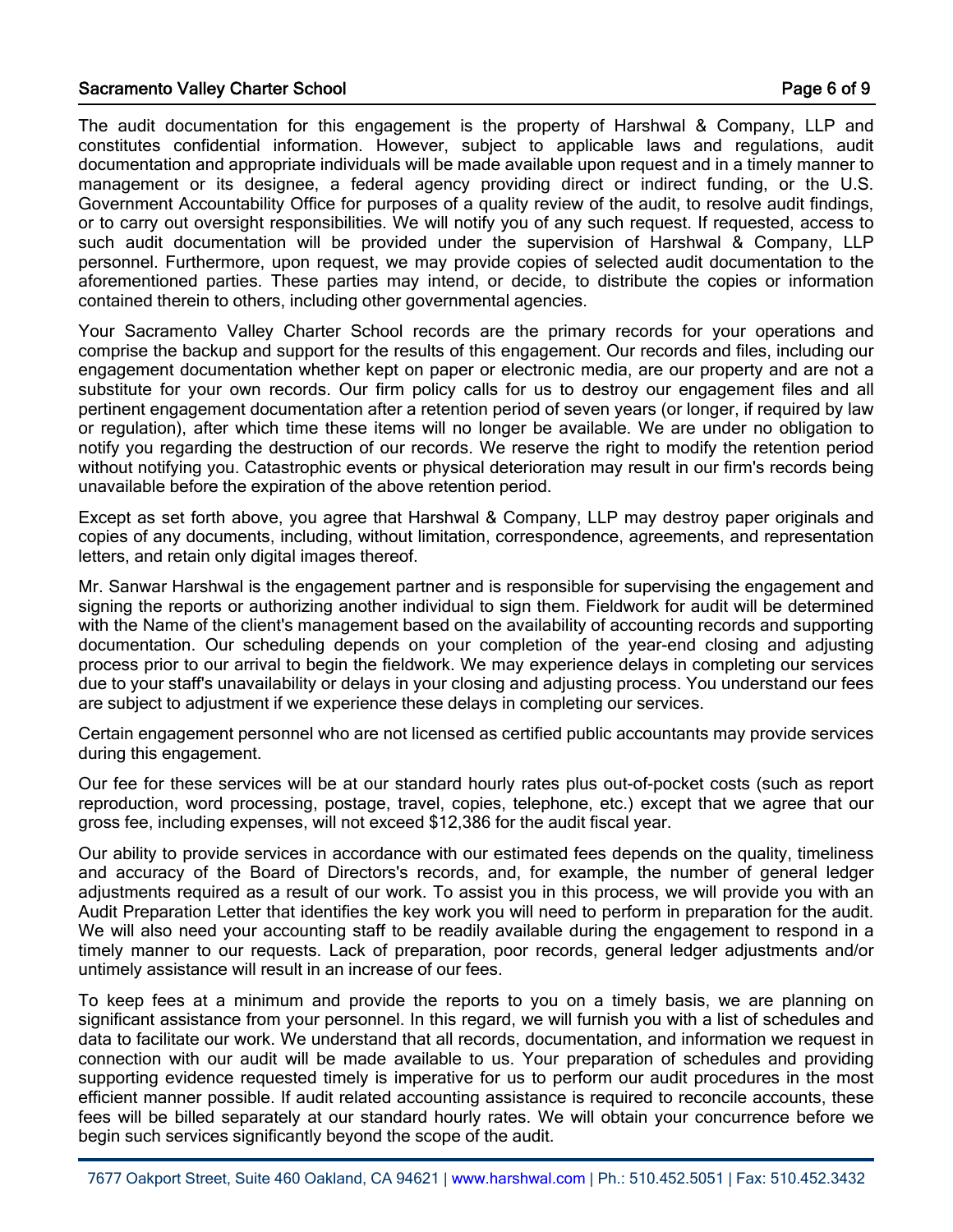#### Sacramento Valley Charter School **Page 7 of 9** and 2008 **Page 7 of 9**

In the future, you may decide that you need the services of one or more full-time employee. At that time, we could assist you in identifying individuals, our fees for which would then be agreed upon in a separate engagement letter. However, because of the knowledge that our staff have or will obtain of your organization, you may wish to hire one or more of them. If this should occur, please notify us immediately so that we may avoid any potential independence issues. Also if this should occur, we will charge you a recurring fee of one hundred percent (100%) of the annual gross salary or wages (on an annualized basis) offered to our employee to compensate us for the loss of our valued and extensively trained employee(s). Such amount shall be paid within thirty (30) days following the date of such notification.

The above fee is based on anticipated cooperation from your personnel and the assumption that unexpected circumstances will not be encountered during the audit.

The Board of Directors acknowledges that the following unexpected circumstances will result in an increase of our fees:

- Failure to prepare for the audit as evidenced by accounts and records that have not been subject to normal year-end closing and reconciliation procedures;
- Failure to complete the audit preparation work by the applicable due dates; Significant unanticipated transactions, audit issues, or other such circumstances;
- Delays causing scheduling changes or disruption of fieldwork;
- After audit or post fieldwork circumstances requiring revisions to work previously completed or delays in resolution of issues that extend the period of time necessary to complete the audit;
- Issues with the prior audit firm, prior year account balances or report disclosures that impact the current year engagement; and
- An excessive number of audit adjustments.

Unexpected circumstances are also defined as fire, destruction or disappearance of records, discovery of fraud, or similar situations beyond our control or knowledge.

We will endeavor to advise you in the event these circumstances occur, however we may be unable to determine the impact on the estimated fee until the conclusion of the engagement.

At the time of execution of this engagement letter, federal, state and local governments have restricted travel due to the current situation around of COVID -19. Due to the impact of COVID-19, we have placed restrictions on our employee travel having employee and client's health into consideration. We acknowledge and agree that any delays or workarounds due to the situation surrounding COVID-19 may increase the cost of the services described herein. Any such change in the cost of these services will be discussed prior to the completion of the project.

The proposed fee does not include any additional charges incurred due to COVID-19. The impact of COVID-19 is presently unknown and may result in additional compliance procedures, funding, or organizational problems, which may require additional time to address. Any additional time would be billed as per our standard hourly rates.

Our Standard billings for the services set forth in this Engagement Letter, rendered on an estimated basis in accordance with the enclosed Schedule of Standard Billings:

| <b>Standard Descriptions/Events</b><br>Applicable Percentage                                                                                                          |  |
|-----------------------------------------------------------------------------------------------------------------------------------------------------------------------|--|
| Engagement letter sign and obtained audit preparation request<br>20 Percent<br>Meeting/Fieldwork/Testwork started<br>40 Percent<br>40 Percent<br>Draft report started |  |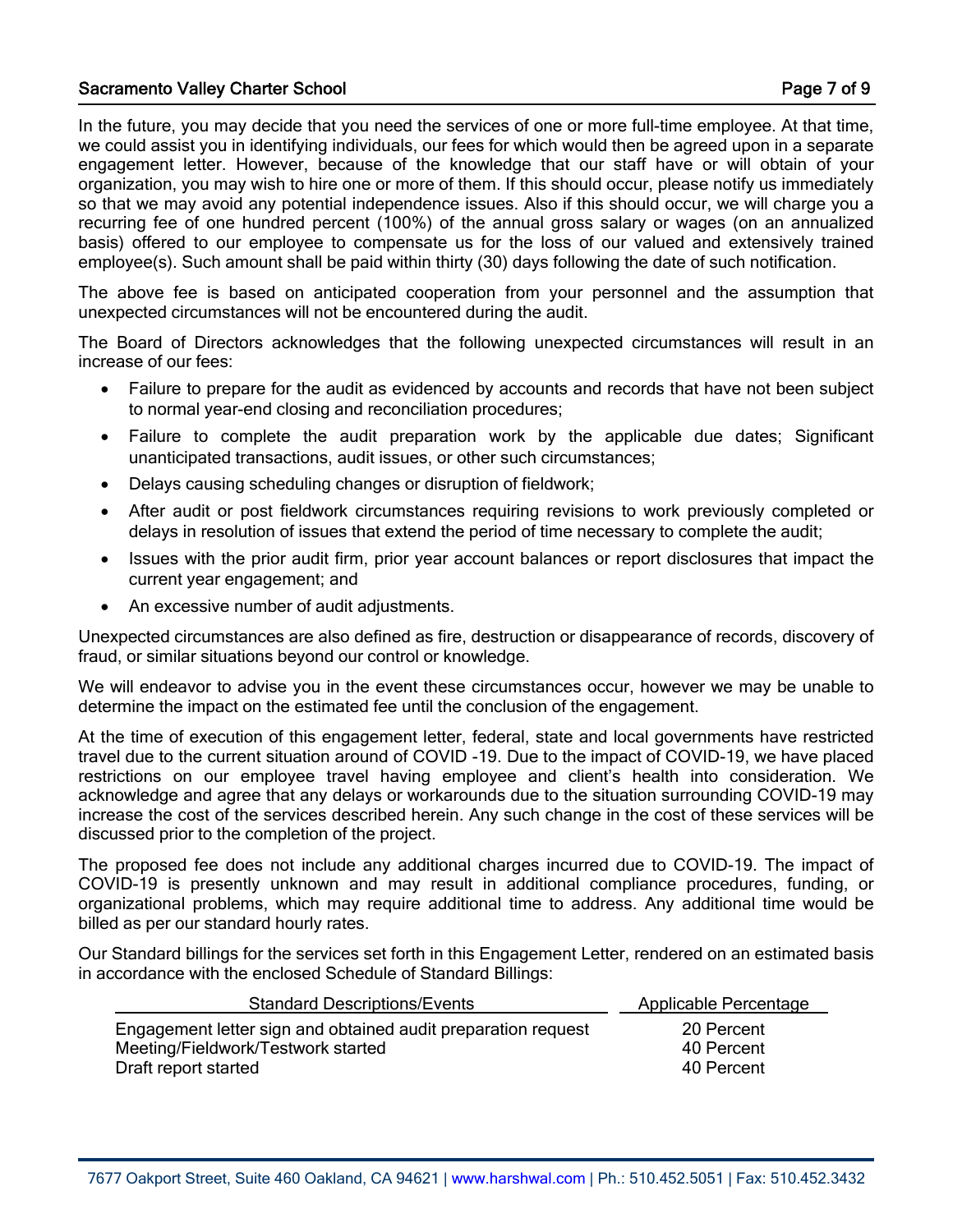#### Sacramento Valley Charter School **Page 8 of 9** and 2008 and 2008 and 2008 and 2008 and 2008 and 2008 and 2008 and 2008 and 2008 and 2008 and 2008 and 2008 and 2008 and 2008 and 2008 and 2008 and 2008 and 2008 and 2008 and

Our standard hourly rates vary according to the degree of responsibility involved and the experience level of the personnel assigned to your audit. Our invoices for these fees will be rendered as work progresses and are payable on presentation. In accordance with our firm policies, work may be suspended if your account becomes 30 days or more overdue and may not be resumed until your account is paid in full. Any invoices left unpaid beyond 30 days will be charged a 1.5% late fee per month, added to the then outstanding balance. If we elect to terminate our services for nonpayment, our engagement will be deemed to have been completed upon written notification of termination, even if we have not completed our report(s). You will be obligated to compensate us for all time expended and to reimburse us for all out-of-pocket costs through the date of termination.

This engagement letter may be terminated by either party, with or without cause, upon ten (10) days' written notice. In such event, we will stop providing services hereunder except on work, mutually agreed upon in writing, necessary to carry out such termination. In the event of termination, (a) you shall pay us for services provided and expenses incurred through the effective date of termination, (b) we will provide you with all finished reports that we have prepared pursuant to this engagement, and (c) neither party shall be liable to the other for any damages that occur as a result of our ceasing to render services.

In the interest of facilitating our services to you, we may communicate by facsimile transmission or send electronic mail over the Internet. Such communications may include information that is confidential. We employ measures in the use of electronic communications designed to provide reasonable assurance that data security is maintained. While we will use our best efforts to keep such communications secure in accordance with our obligations under applicable laws and professional standards, you recognize and accept we have no control over the unauthorized interception of these communications once they have been sent. Unless you issue specific instructions to do otherwise, we will assume you consent to our use of electronic communications to your representatives and other use of these electronic devices during the term of this engagement letter as we deem appropriate.

The proposed fee estimate is contingent upon the Charter School having performed the following functions and sending us copies to review at least two weeks prior to us performing the audit fieldwork:

- 1) Submitting trial balances and general ledger to us in an electronic format.
- 2) Completing all steps and sending us copies of the requested information on the audit preparation guide, which we will provide.
- 3) All material balance sheet accounts need to be reconciled and scheduled. Prepare reconciliations of all checking (payroll and accounts payable, etc.) accounts, savings accounts and investment accounts on a monthly basis and send us copies of the year end reconciliations.
- 4) Providing us electronic copies of your payroll and accounts payable check registers for the fiscal year under audit.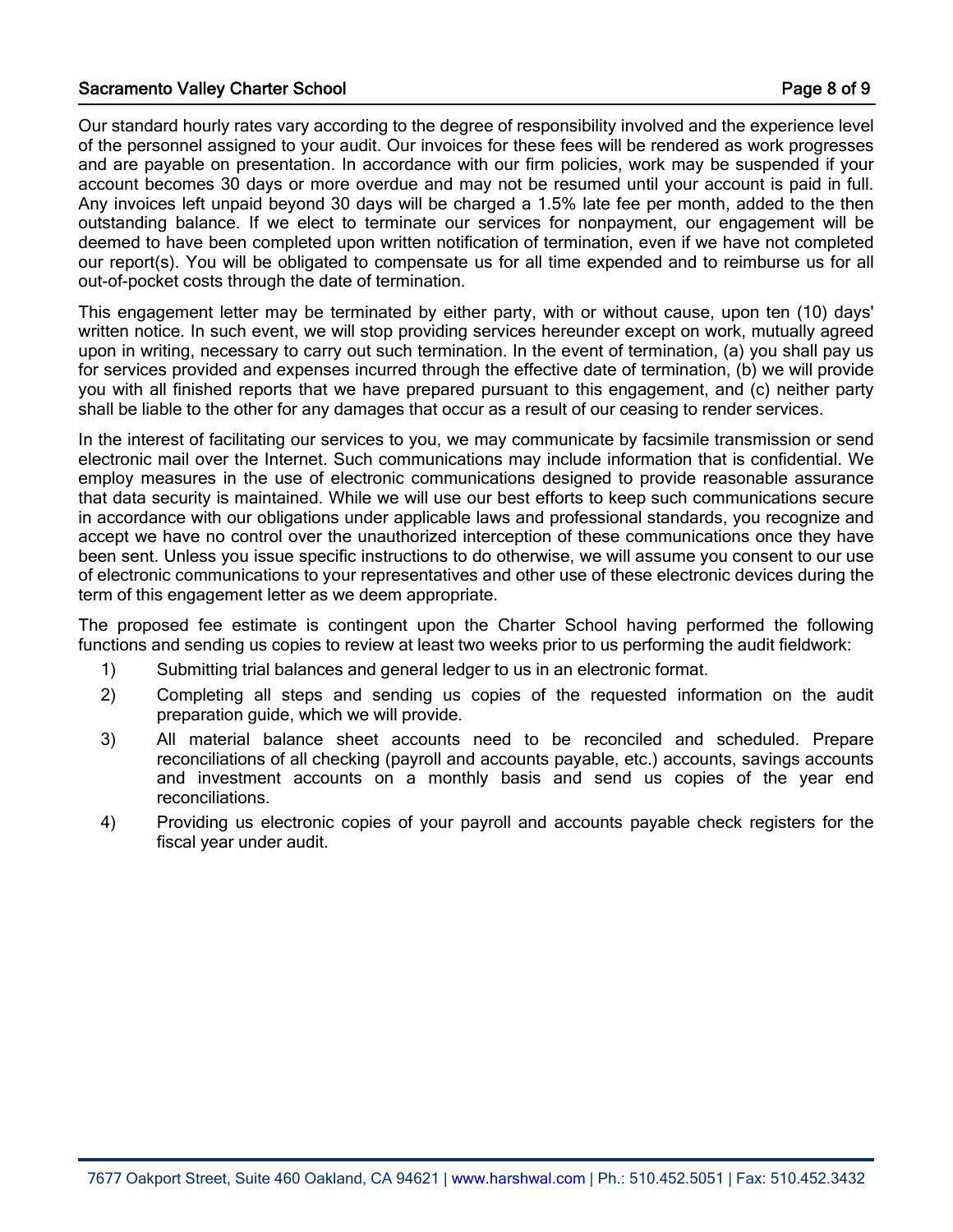#### Sacramento Valley Charter School **Page 9 of 9**

We appreciate the opportunity to be of service to Sacramento Valley Charter School and believe this letter accurately summarizes the significant terms of our engagement. If you have any questions, please let us know. If you agree with the terms of our engagement as described in this letter, please sign the enclosed copy and return it to us.

Very truly yours, Harshwal & Company LLP

Sanwar Harshwal (Managing Partner)

#### RESPONSE:

This letter correctly sets forth the understanding of Sacramento Valley Charter School.

| Title: <u>the contract of the contract of the contract of the contract of the contract of the contract of the contract of the contract of the contract of the contract of the contract of the contract of the contract of the co</u> |
|--------------------------------------------------------------------------------------------------------------------------------------------------------------------------------------------------------------------------------------|
| Date:                                                                                                                                                                                                                                |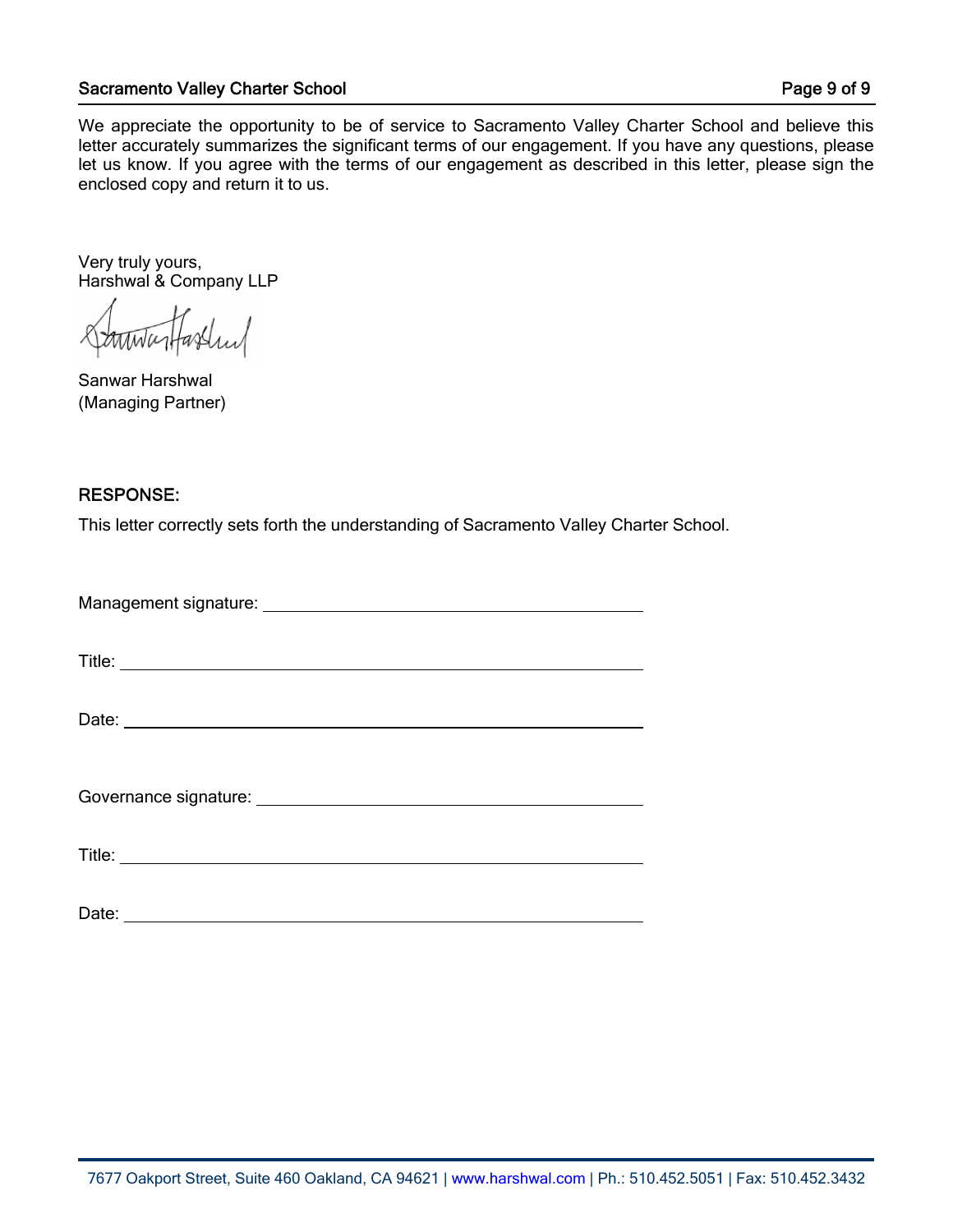# **Sacramento Valley Charter School Check Detail**

## **January 13 - February 9, 2022**

| <b>Date</b> | <b>Transaction Type</b>     | <b>Num</b><br>Name            | <b>Memo/Description</b>                                                                         | Amount                         |
|-------------|-----------------------------|-------------------------------|-------------------------------------------------------------------------------------------------|--------------------------------|
| 01/20/2022  | Check                       | 4659 Wave Broadband           | For phone & internet service                                                                    | 1,449.58                       |
| 01/20/2022  | Check                       | 4660 DMV                      | For Pull Notice                                                                                 | 10.00                          |
| 01/20/2022  | Check                       | 4661 Great America Financial  | For Copier Lease                                                                                | 898.73                         |
| 01/20/2022  | Check                       | 4662 Quill.com                | For Classroom Supplies                                                                          | 30.17                          |
| 01/20/2022  | <b>Bill Payment (Check)</b> | 4663 Total Education Solution | For Special Education                                                                           | 8,246.50                       |
| 01/20/2022  | <b>Bill Payment (Check)</b> | 4664 Total Education Solution | For Special Education                                                                           | 9,578.50                       |
| 01/20/2022  | Check                       | 4665 Broadway Auto Service    | For Van's oil change / Service<br>Van - 7Z2T200<br>Van - 7WKY428                                | 201.36                         |
| 01/28/2022  | Check                       | 4666 T mobile                 | For 49 Hotspot Connection Charges                                                               | 980.00                         |
| 01/28/2022  | Check                       | 4667 MetLife                  | For LTD & AD&D                                                                                  | 383.08                         |
| 01/28/2022  | Check                       | 4668 New Horizon Flooring     | Janitorial Service for the month of January 2022<br>Additional Cost related to Covid Sanitizing | 3,333.00<br>967.00<br>4,300.00 |
| 01/28/2022  | Check                       | 4669 Serve 3 Network          | For maintain tech support                                                                       | 1,662.40                       |
| 01/28/2022  | Check                       | 4670 PG&E                     | For Utility - Gas delivery Charges                                                              | 252.97                         |
| 01/28/2022  | Check                       | 4671 Melanie Reis             | Reimbursement for the Classroom Supplies.                                                       | 367.75                         |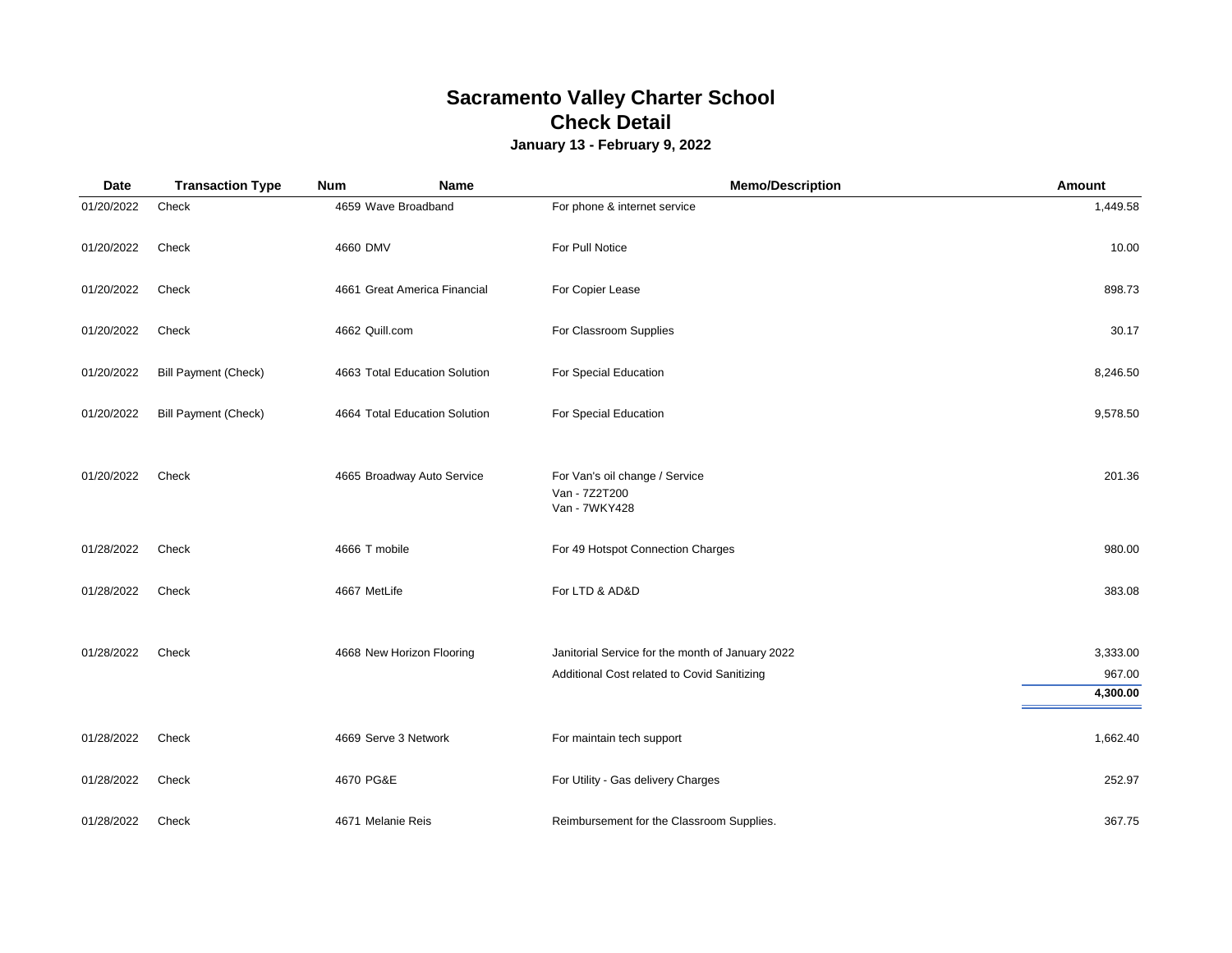| 01/28/2022 | Check | 4672 DMV                        | For Registration Renewal - Ford Van                        | 369.00    |
|------------|-------|---------------------------------|------------------------------------------------------------|-----------|
| 01/28/2022 | Check | 4673 PLTW                       | For Robotics Science Project Kit - Dr. Boudreau            | 9,392.31  |
| 01/28/2022 | Check | 4674 Amazon.Com                 | For HP Toner - Office Printer                              | 887.27    |
|            |       |                                 | For Class room supplies                                    | 58.74     |
|            |       |                                 | Sales tax                                                  | $-3.35$   |
|            |       |                                 |                                                            | 942.66    |
| 01/31/2022 | Check | 4675 R&D Enterprises INC        | For Subway White Bread                                     | 105.00    |
| 02/03/2022 | Check | 4676 Raghuwant Singh Arora      | <b>Transport Student to SVCS</b>                           | 1,710.00  |
| 02/03/2022 | Check | 4677 Gurdeep Singh              | <b>Transport Students to SVCS</b>                          | 1,710.00  |
| 02/03/2022 | Check | 4678 Gurdeep Singh              | Deliver lunch Grocery to School                            | 500.00    |
| 02/03/2022 | Check | 4679 Chill-Chain, Inc.          | For Milk                                                   | 261.72    |
| 02/03/2022 | Check | 4680 US Bank                    | For Lunch Grocery                                          | 3,661.58  |
|            |       |                                 | For Classroom Supplies                                     | 435.69    |
|            |       |                                 | For Office - Doorking & USB Microphone                     | 90.85     |
|            |       |                                 | For Phone & Internet - Nuso                                | 861.08    |
|            |       |                                 | For Wave CloudSub Service, Microsoft & Go Daddy            | 683.31    |
|            |       |                                 | For Professional Development Training - Refreshments       | 249.62    |
|            |       |                                 | For Awards - Pencils for Scholars                          | 170.92    |
|            |       |                                 | For Maintenance - Buses                                    | 415.51    |
|            |       |                                 | Intuit accounting fee - 1099 Tax File                      | 46.91     |
|            |       |                                 |                                                            | 6,615.47  |
| 02/03/2022 | Check | 4681 Vicky Dali CPA LLC         | Invoice for the month of January 2022                      | 3,465.00  |
| 02/03/2022 | Check | 4682 Quill.com                  | For Classroom Supplies<br>Post sticky notes<br>Paper Towel | 119.45    |
| 02/03/2022 | Check | 4683 Sikh Temple - Rent Payable | Invoice for the month of February 2022 - Rent              | 24,546.00 |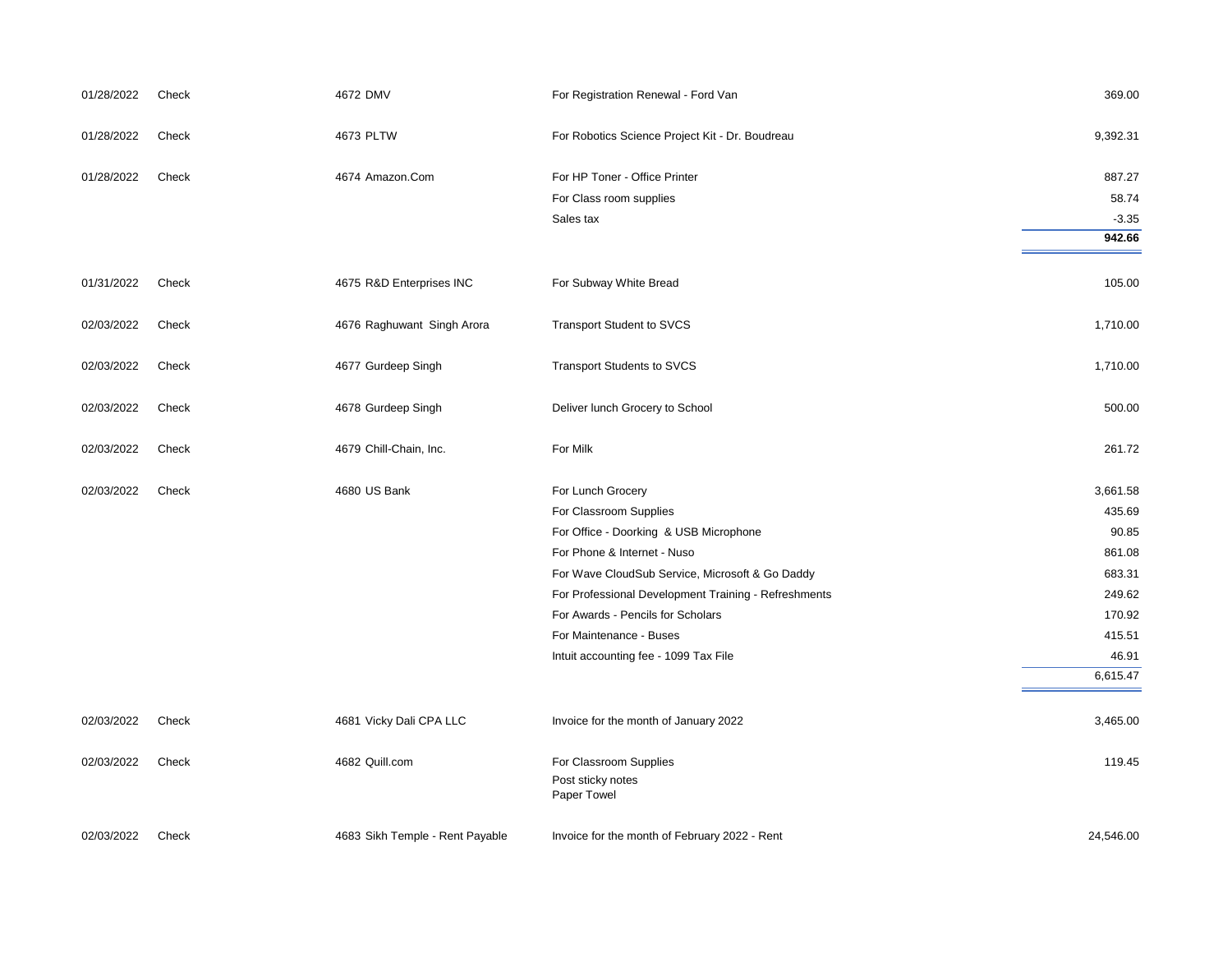02/03/2022 Check 3,190.00 4684 Preet Cheema For EL Certification 3,190.00 3,190.00

Monday, Feb 07, 2022 11:45:28 AM GMT-8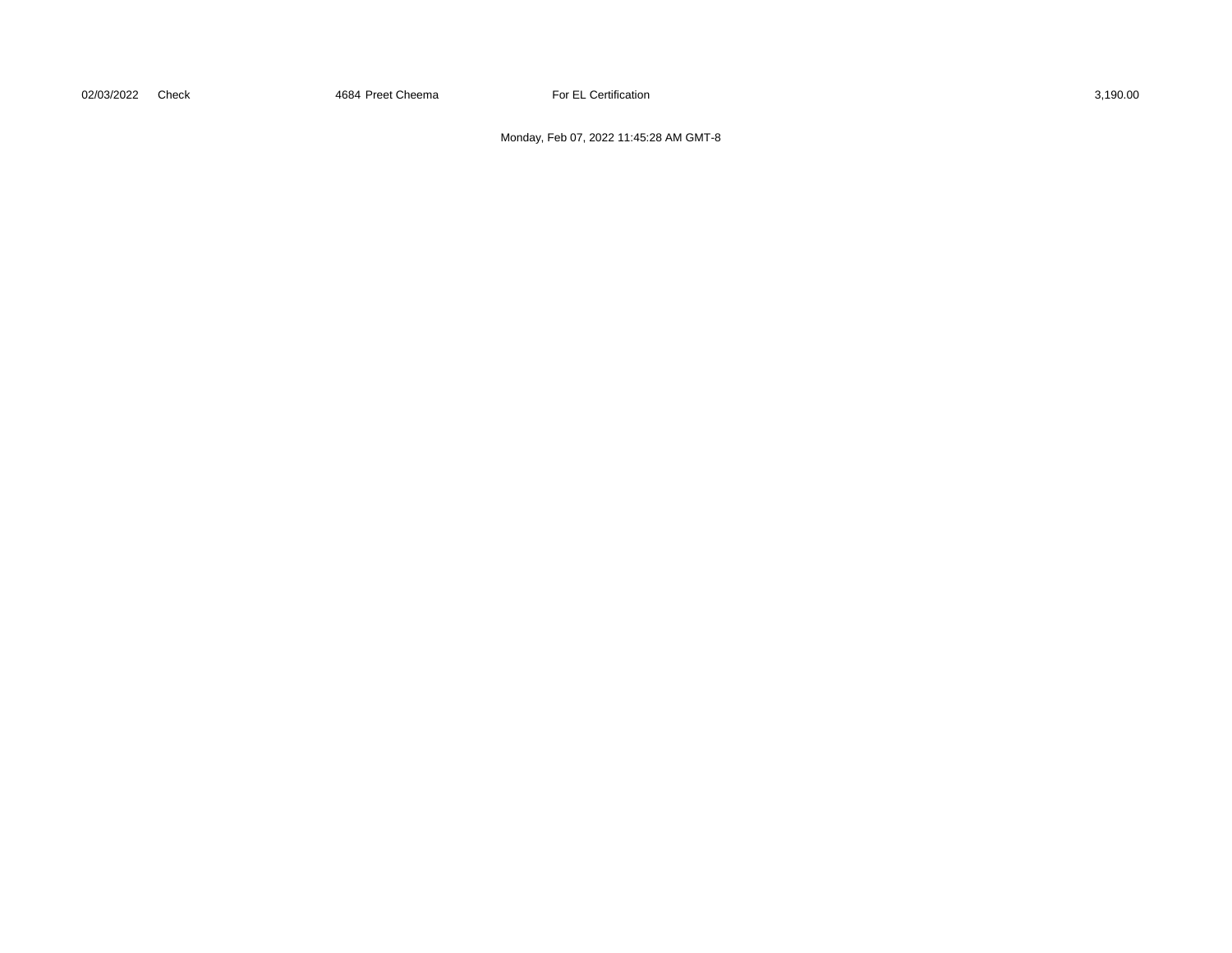



*Dr. Amrik Singh, Principal*

## **Principal Report: February 9, 2022**

**Social Emotional Learning:** A proposal for introducing social emotional learning was initially brought to the attention of SVCS by Dr. Satinder Singh Rekhi, CEO of the Rsystems. Subsequently, Dr. Robert Nelsen, president of California State University Sacramento visited the school on January  $20<sup>th</sup>$ , along with a team of CSUS officials. The team included the Dean, Social Sciences, Dr. Diane Hyson, Department Chair of Psychology, Dr. Rebecca Cameron; Associate Dean Research and Engagement, Dr. Pia Wong; Professor of Psychology, Dr. Greg Kim.

**Staff meeting, January 26:** Staff meeting was held to improve school climate, discipline, mental health/child abuse and homelessness. CAASPP testing, Science Fair, COVID -19 testing and protocols were scheduled. Staff members expressed their concerns about the sickness, absences, and students' social emotional problems.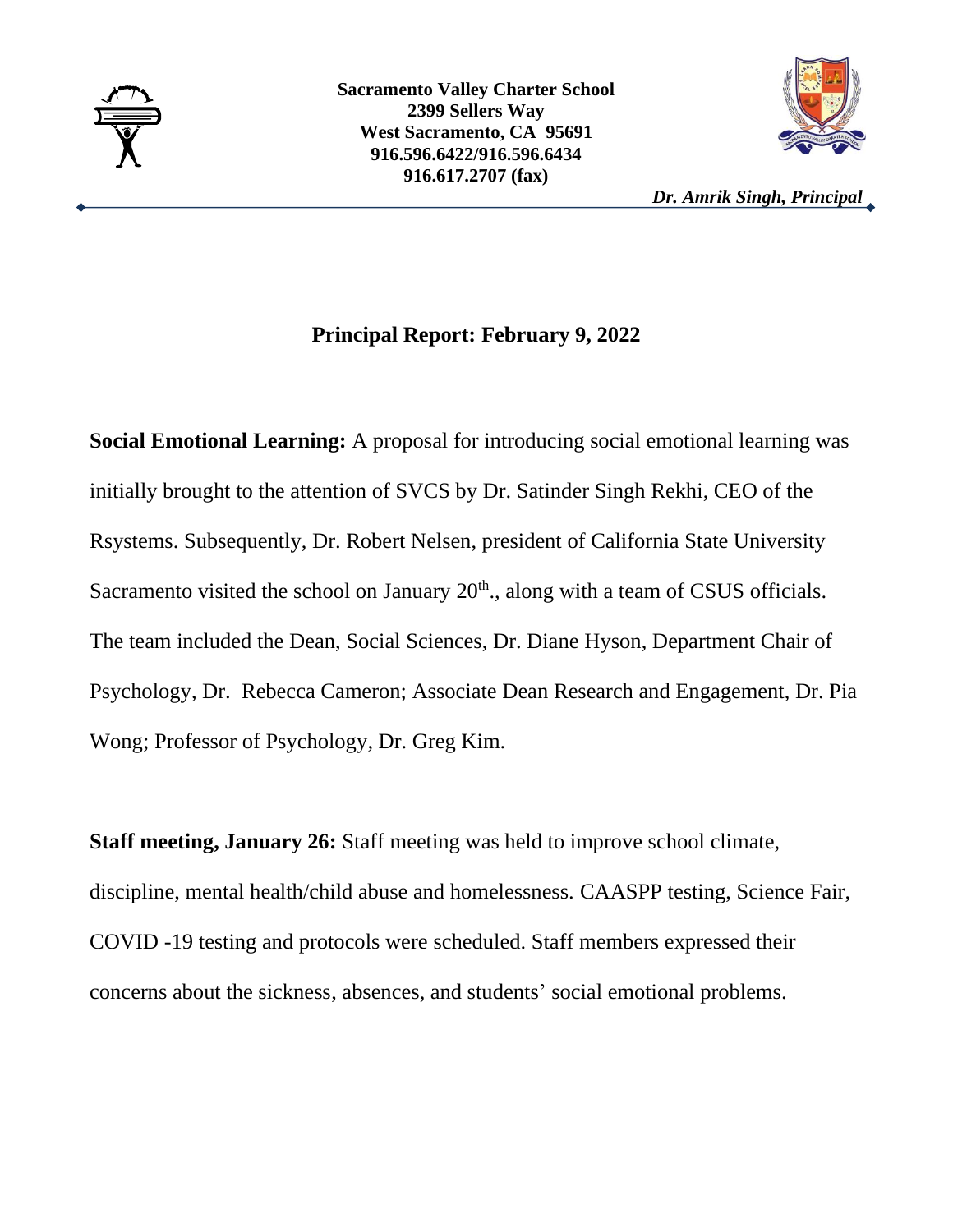**Teachers Annual Evaluations**: All evaluations were scheduled in the beginning of the January and 80% have been completed for observations.

**Site Council and ELAC Meeting, January 28:** A site council and ELAC meeting took place for sharing information about ELs count, programs, and finance.

**Spelling Bee Championship:** A spelling bee contest was conducted for SVCS Elementary and Middle school. Two scholars qualified for the competition from  $5<sup>th</sup>$ . & 7<sup>th</sup>., grades for the regional Spelling Bee contest.

**African American History Month**: Black History Month: February 1st was the start of an annual celebration of achievements by African Americans and a time for recognizing their central role in U.S. history. Since 1976, every U.S. President has officially designated the month of February Black History Month. Other countries around the world, including Canada and the UK also devote a month to celebrating Black history. Our teachers will highlight U.S. historical contributions and legacies of African Americans.

**Transportation and Field Trips**: All field trips have been cancelled due to rising cased of COVID-19. Additional bus drivers are needed to backup the current staff when they proceed on sick leave. All buses and vans are certified and compliant with transportation rules.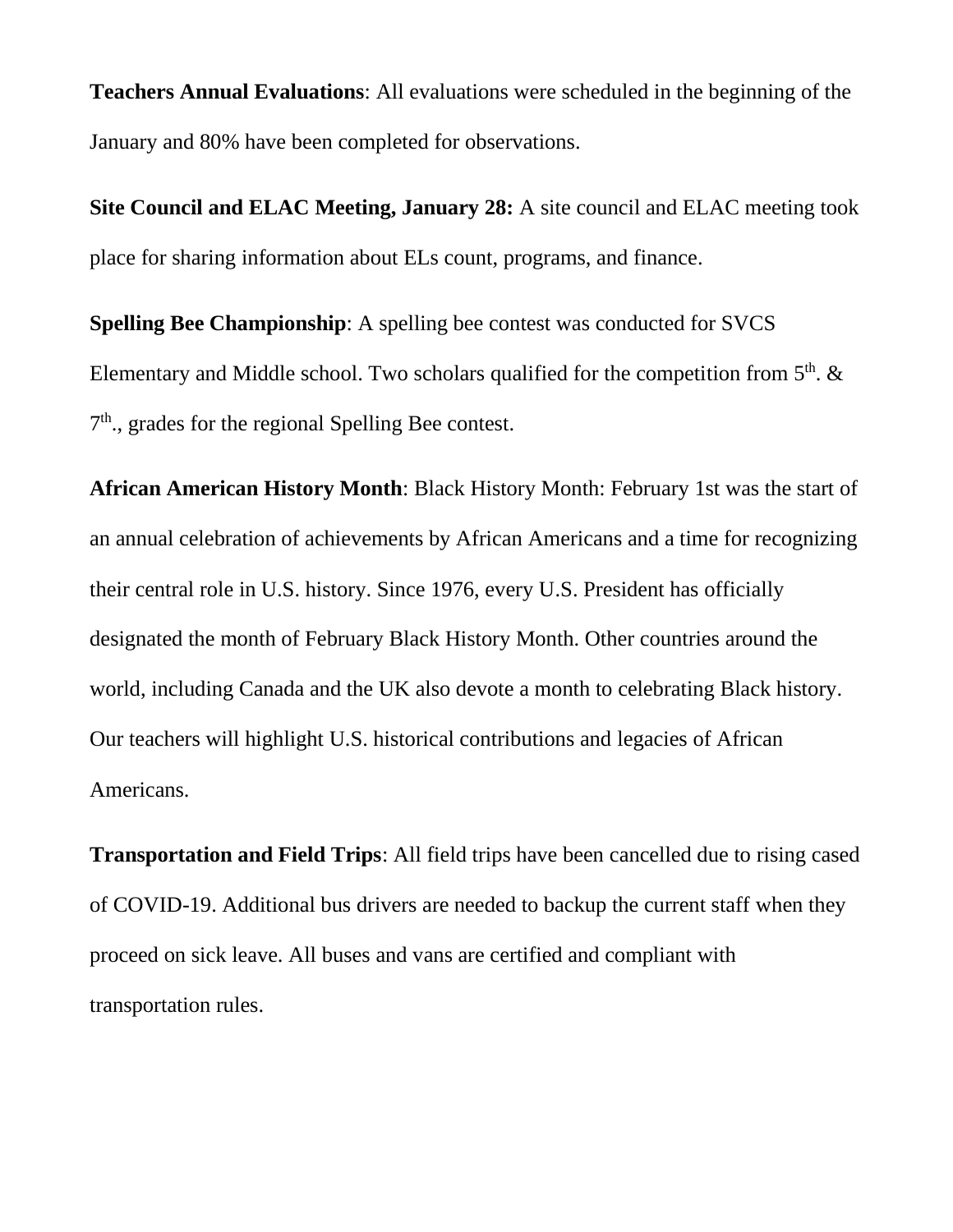# **Sacramento Valley Charter School Transaction Report**

**January 13 - February 09, 2022**

|                                                 | Account                                                                                     | Amount      |
|-------------------------------------------------|---------------------------------------------------------------------------------------------|-------------|
| Total for 8096 - Cash in Lieu of Property Taxes | UNRESTRICTED REVENUE:0000 - Unrestricted:8096 - Cash in Lieu of Property Taxes              | 38.144.00   |
| <b>Total for Miscellaneous</b>                  | UNRESTRICTED REVENUE:0000 - Unrestricted:8699 - Other Local Income:Miscellaneous - Donation | 100.00      |
| <b>Total for Transportation - Donation</b>      | UNRESTRICTED REVENUE:0000 - Unrestricted:8699 - Other Local Income:Transportation           | 4.800.00    |
| <b>TOTAL</b>                                    |                                                                                             | \$43,044.00 |

Monday, Feb 07, 2022 07:57:13 AM GMT-8 - Accrual Basis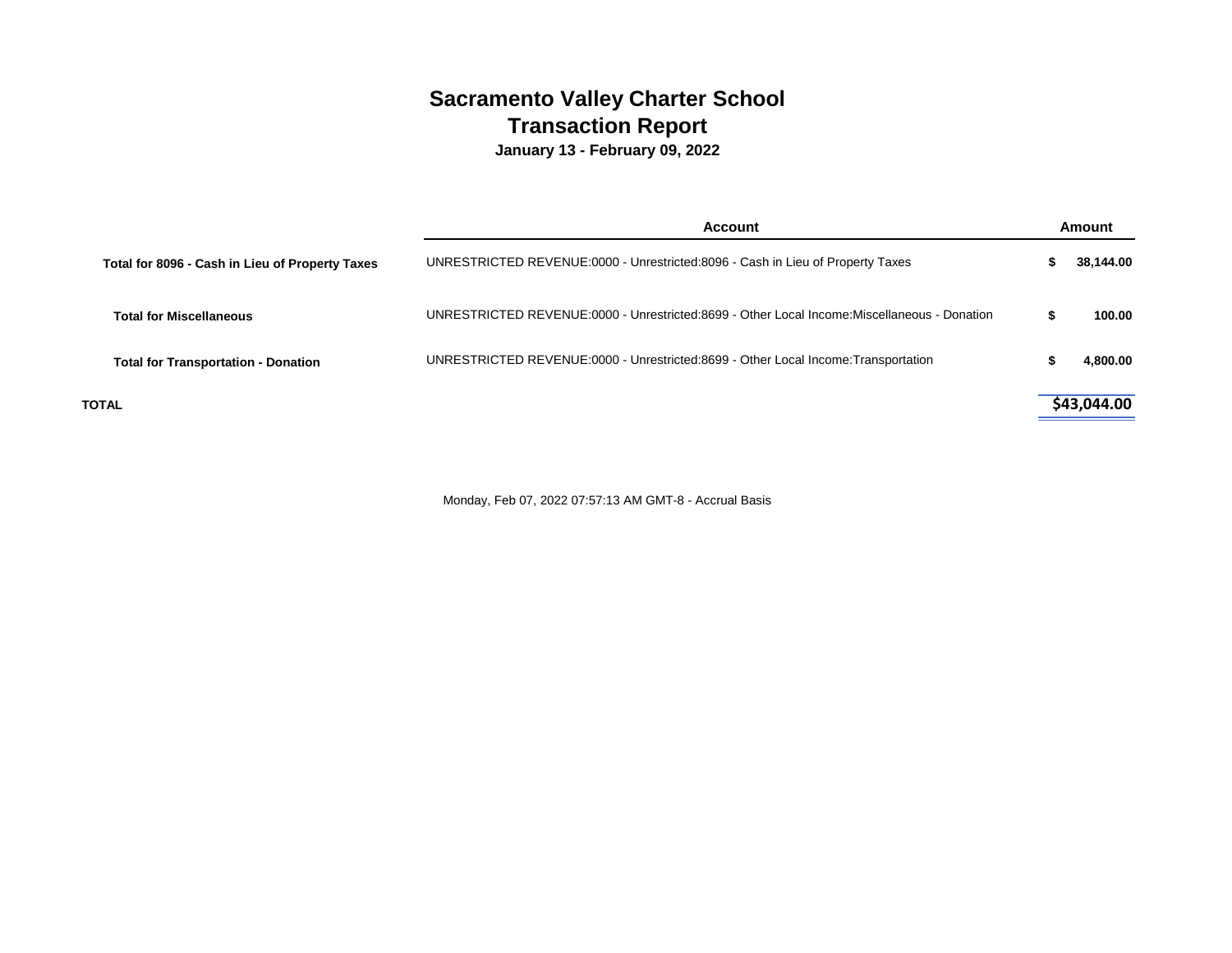# Academic Internship/Service Learning (IN/SL) Request for Community Partner Agreement 2021-2022

Start Start Site Information

**Site Assessment** **Complete** 

### **Describe the potential for the site to provide an educationally appropriate experience and its relationship to the student's academic area of study. Required**

The school site has requested social and emotion learning (SEL) lessons to be implemented at the school site. This will be an opportunity for university students to deliver SEL lessons to students at the school site. Students from psychology and education as well as other academic disciplines from the university may participate at this school site. University students would be trained to deliver SEL lessons to K-8 students at the school site. Students and faculty may be involved in SEL programming and delivery at the school site, including during normal classes

**Assess educational value (Check one box below, please note, these opportunities could be virtual) Required**

- $\Box$  Direct service (in-person or virtual) Working directly with clients at an agency for a set number of hours per week during the semester (e.g. tutoring/mentoring students in an after-school program, helping in a homeless shelter, etc.)
- Project based (in-person or virtual) Developing projects for the agency (e.g. walking tour guide, creating a website, writing a grant proposal, developing design plans, a research project, etc.).
- Both direct service and project based

 $\Box$  Other

d ft h l

#### **Other:**

#### **How many students can the site accommodate per semester? Required**

20 to 30

#### Who will select the students and how will they be selected? Required

- $\bigcirc$  The faculty member
- $\bigcirc$  The site supervisor
- **◯ Both the faculty member and the site supervisor**
- $\bigcirc$  Other (explain below)

What skills would students need for the Academic Internship/Service Learning experience? Required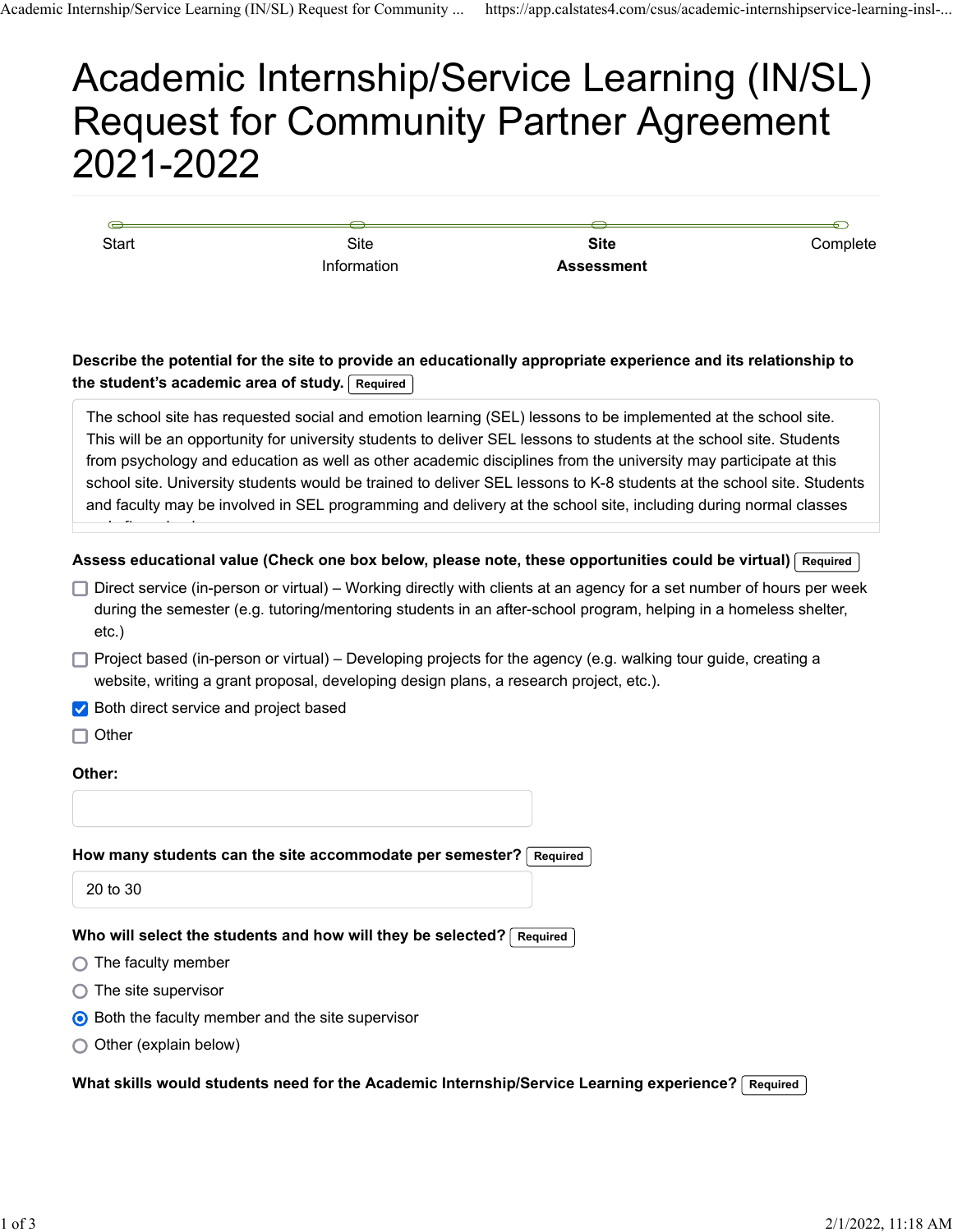| Students need to be interested in gaining applied experience in educational settings and working with K-8<br>students. Training will occur during the semester during training sessions throughout the semester. |  |
|------------------------------------------------------------------------------------------------------------------------------------------------------------------------------------------------------------------|--|
| Have you verified that the organization is willing to enter into the IN/SL agreement with the University?<br>Required                                                                                            |  |
| O Yes                                                                                                                                                                                                            |  |
| $\bigcirc$ No                                                                                                                                                                                                    |  |

**Does the course have a Student Learning Agreement (SLA) that outlines the roles of the student, faculty internship supervisor and the Academic Internship Site Supervisor? Required**

**⊙** Yes

◯ No (If No, please create an SLA or use the template provided on the CEC website)

**Please note where and if any of the work will occur off-site (i.e. somewhere other than the student's primary placement) (e.g. working at the river, at parks, walking around neighborhoods, etc.). Required**

Participation will occur at Sacramento Valley Charter School.

#### Please describe the level of supervision during work hours. Required

| ◯ Continual (always with a supervisor) |
|----------------------------------------|
|----------------------------------------|

- O Hourly
- $\bigcirc$  Several times each day
- $\bigcirc$  Daily
- $\bigcirc$  Other

**Based on location of sites and the population with whom the student will work/engage, is the risk to the** student any greater than would be encountered in daily living? Required

- ◯ Yes
- O No

#### **Confirm direct supervisor will conduct orientation Required**

Direct supervisors should conduct orientation for the students that will include safety procedures and confirm who will be responsible for doing so. If the individual conducting the assessment has any concerns regarding potential risks, please contact Risk Management: (916) 278-7233.

**O** Yes

○ No

#### **Was an in-person site visit conducted?** Required

If yes, please sign and date below. If no in-person site visit was conducted, please explain "why" and complete the rest of this form:

O Yes